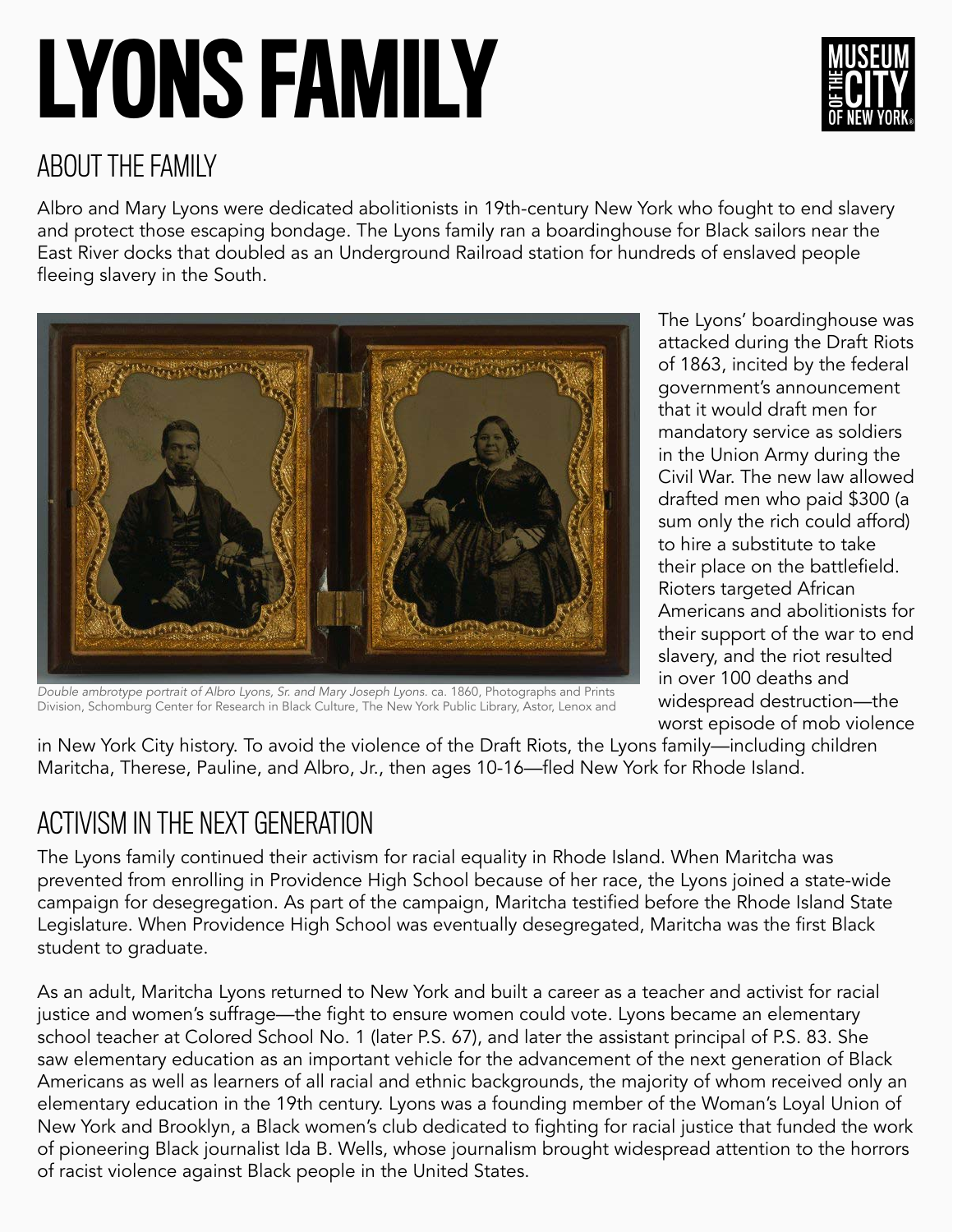### REMEMBERING THE LYONS FAMILY

In 2019, the New York City Mayor's office announced plans for a new monument honoring Albro Lyons, Mary Joseph Lyons and their daughter Maritcha Lyons to be built in Central



Park, north of the original site of Seneca Village. The Lyons family might have owned property in Seneca Village, which was one of the first free Black communities in New York before residents were displaced for the construction of Central Park. The Lyons family represents multiple generations of activism through their dedication to abolition, equal education, women's rights, and racial justice.



*Maritcha Lyons and her younger sister Pauline.* ca. 1860, Photographs and Prints Division, Schomburg Center for Research in Black Culture, The New York Public Library, Astor, Lenox and Tilden Foundations.

### **OUESTIONS**

How do you think Maritcha Lyon's experiences as a child shaped her career as an educator and activist for racial justice and women's rights?

How can family play an important role in Black activism?

How did Maritcha Lyons' career as an educator, suffragist, and activist contribute to the ongoing fight for full emancipation for Black Americans?

#### ACTIVIST NEW YORK

Albro and Mary Lyons are featured in the *Activist New York* exhibition at the Museum of the City of New York.

Visit the *[Activist New York](https://www.mcny.org/exhibition/activist-new-york)* exhibition at the Museum of the City of New York to learn more about the city's history of activism and the people who have propelled social change from the 1600s to today.

Explore the *[Activist New York](https://activistnewyork.mcny.org/)* online exhibition and discover classroom resources and [lesson plans](https://activistnewyork.mcny.org/see-all-lesson-plans) by visiting [activistnewyork.mcny.org.](http://activistnewyork.mcny.org)